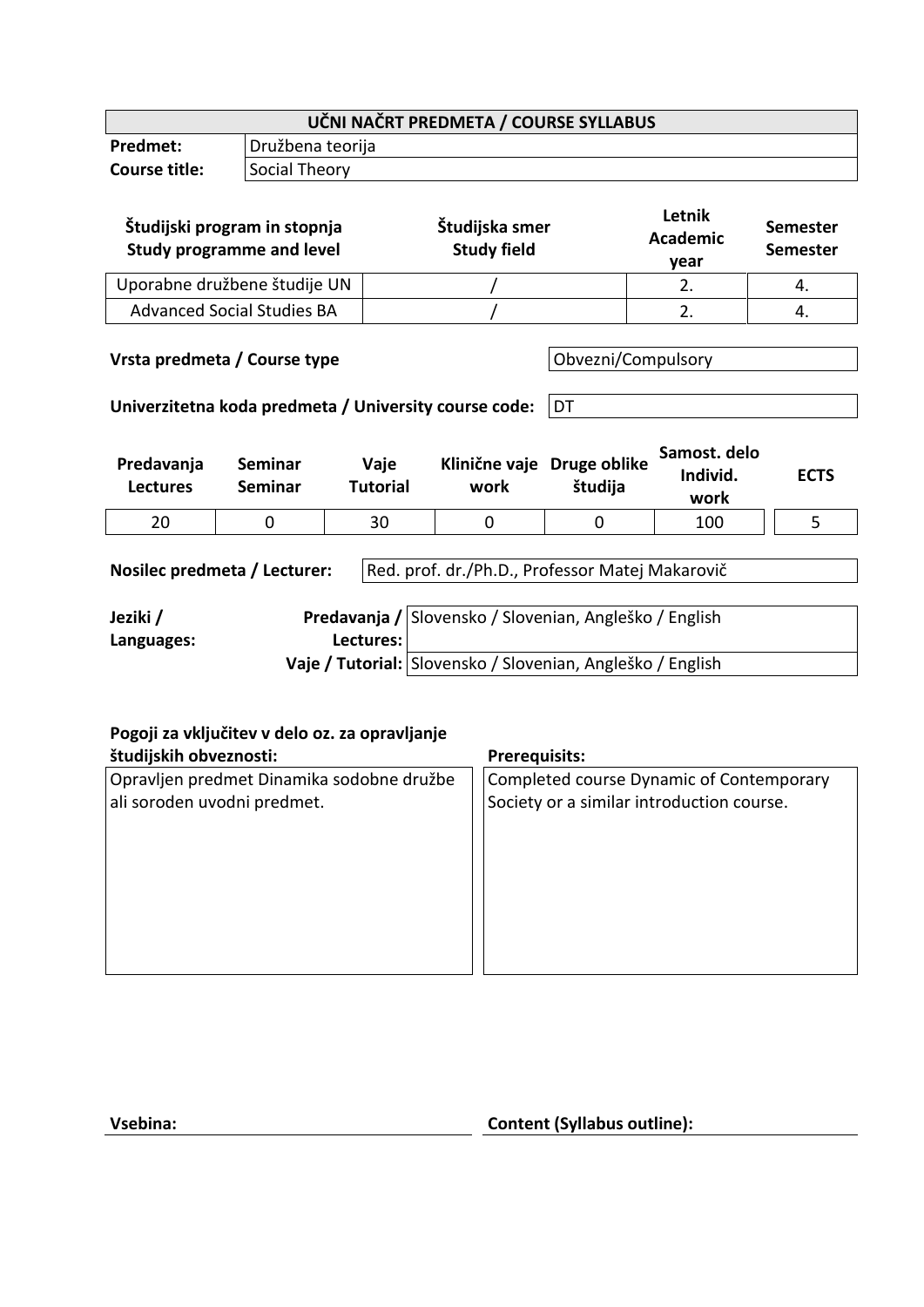| $\bullet$ | Razumevanje pojma družbena teorija;         | $\bullet$ | Understanding the concept of social theory;  |
|-----------|---------------------------------------------|-----------|----------------------------------------------|
| $\bullet$ | Povezanost med družbenimi teorijami in      | $\bullet$ | Relations between social theories and social |
|           | družbenimi konteksti;                       |           | contexts;                                    |
| $\bullet$ | Ključni mejniki v razvoju družbene teorije; | $\bullet$ | Key milestones in the development of social  |
| $\bullet$ | Predmoderne družbene teorije in njihovi     |           | theory;                                      |
|           | družbeni konteksti: stara Kitajska, antična | $\bullet$ | Pre-modern social theories and their social  |
|           | družbena filozofija, družbena misel         |           | contexts: old China, Antique social          |
|           | evropskega srednjega veka, renesanse in     |           | philosophy, social thought of the European   |
|           | arabskega sveta, teorije družbene pogodbe   |           | Middle Ages, Renaissance, the Arab world,    |
|           | in evropsko razsvetljenstvo;                |           | theories of social contract and European     |
| $\bullet$ | Razvoj klasične sociologije v kontekstu     |           | Enlightenment;                               |
|           | družbenih sprememb: Auguste Comte in        | $\bullet$ | The development of classical sociology in    |
|           | Herbert Spencer;                            |           | the context of social change: Auguste Comte  |
| $\bullet$ | Karl Marx in klasična konfliktna teorija;   |           | and Herbert Spencer;                         |
| $\bullet$ | Emil Durkheim in družbena dejstva;          | ٠         | Karl Marx and classical conflict theory;     |
| $\bullet$ | Max Weber in družbeno delovanje;            | $\bullet$ | Emile Durkheim and social facts;             |
| $\bullet$ | Od formalne do večnivojske sociologije:     | $\bullet$ | Max Weber and social action;                 |
|           | Georg Simmel;                               | $\bullet$ | From formal to multi-level sociology: Georg  |
| $\bullet$ | Simbolni interakcionizem: George Herbert    |           | Simmel;                                      |
|           | Mead in Erving Goffman;                     | $\bullet$ | Symbolic interactionism: George Herbert      |
| $\bullet$ | Funkcionalistična sinteza: Talcott Parsons  |           | Mead and Erving Goffman;                     |
|           | in Robert Merton;                           | $\bullet$ | Functionalist synthesis: Talcott Parsons and |
| $\bullet$ | Neomaksistične in postmarksistične          |           | Robert Merton;                               |
|           | konfliktne teorije;                         | $\bullet$ | Neo-Marxist and Post-Marxist conflict        |
| $\bullet$ | Feministične konfliktne teorije;            |           | theories;                                    |
| $\bullet$ | Teorije postmodernosti in druge             | $\bullet$ | Feminist conflict theories;                  |
|           | modernosti;                                 | $\bullet$ | Theories of postmodernity and second         |
| $\bullet$ | Sistemska teorija;                          |           | modernity;                                   |
| $\bullet$ | Sodobni trendi v družbeni teoriji.          | $\bullet$ | Systems theory;                              |
|           |                                             |           | Contemporary trends in social theory.        |

### **Temeljni literatura in viri / Readings:**

- Callinicos, Alex (2007): Social theory: a historical introduction. Cambridge; Malden: Polity Press.
- Haralambos, M.; Holborn, M. (2001): Sociologija: Teme in pogledi. Ljubljana: DZS.
- Ritzer, G. ; Stepnisky, J. (2014): Sociological Theory. Boston etc.: McGraw-Hill.

### **Cilji in kompetence: Objectives and competences:**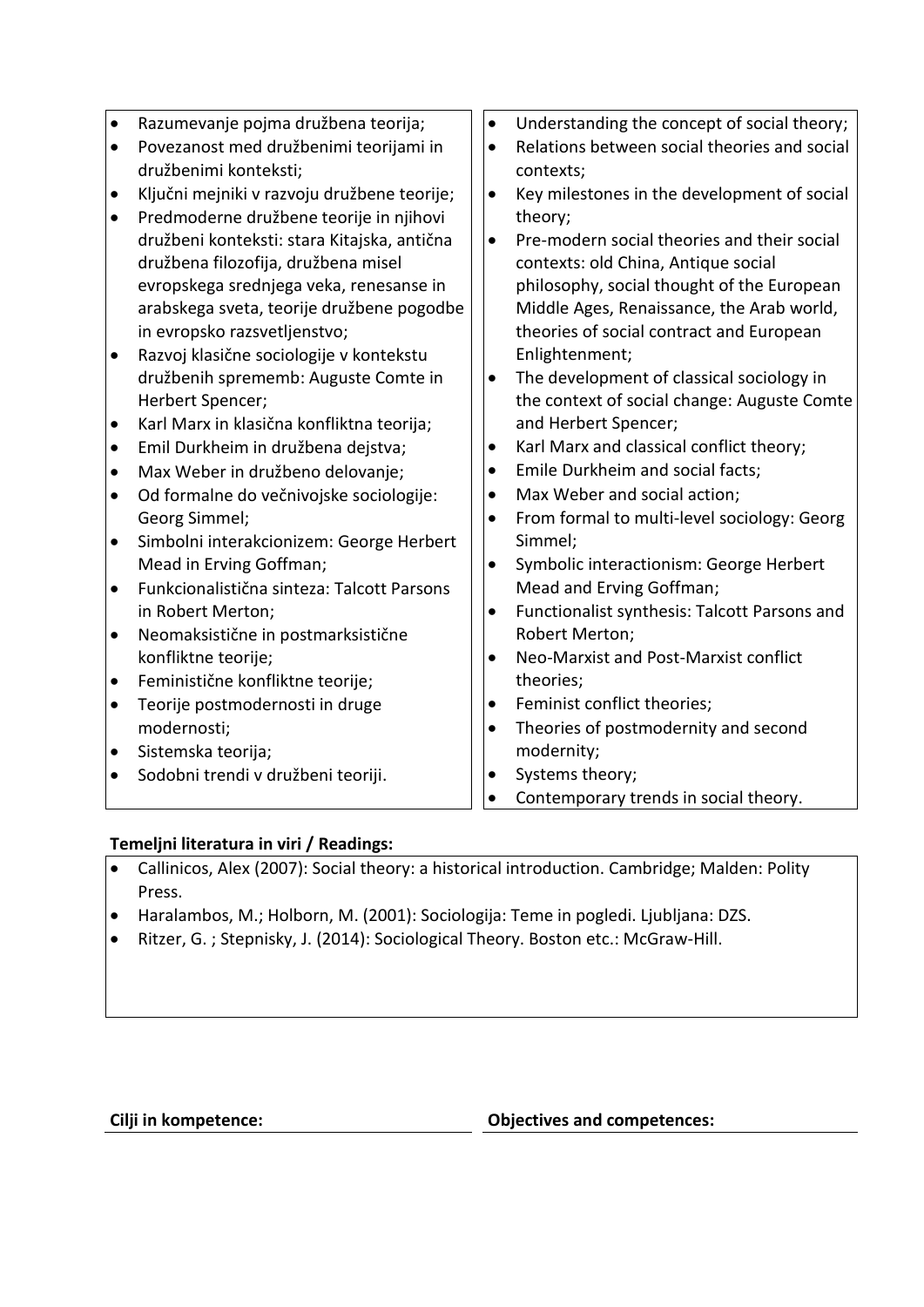- poznavanje in razumevanje družbenih procesov ter sposobnost za njihovo analizo, sintezo in predvidevanje rešitev in njihovih posledic;
- poglobljeno razumevanje družbenega okolja s pomočjo povezovanja različnih družboslovnih disciplin;
- široko družboslovno znanje s pripravljenostjo in sposobnostjo za njegovo nadaljnje nadgrajevanje z novimi spoznanji v okviru družbenih ved;
- odprtost za široko interdisciplinarno in transdisciplinarno dojemanje družbenega sveta;
- razvoj kritične in samokritične presoje;
- etična refleksija in zavezanost profesionalni etiki v družbenem okolju s spoštovanjem načela neskriminatornosti in multikulturnosti;
- sposobnost divergentnega mišljenja, kritičnega presojanja, ustvarjalnosti in premagovanja problemov;
- poznavanje in razumevanje utemeljitev in zgodovine razvoja temeljnih družboslovnih disciplin (stroke) in sicer s področja sociologije, političnih ved, komunikologije, ekonomije in menedžmenta, družboslovne informatike, pravoznanstva, družboslovne statistike in kvalitativnih metod;
- sposobnost povezovanja koherentno obvladanega temeljnega znanja, pridobljenega pri obveznih predmetih, ter njegova uporaba v praksi;
- sposobnost pridobivanja, selekcije, ocenjevanja in umeščanja novih informacij in zmožnost interpretacije v kontekstu družboslovja;
- sposobnost interdiciplinarnega pristopa, ki se kaže kot razumevanje splošne strukture družbenih ved ter povezanosti med njenimi posameznimi disciplinami in poddisciplinami;
- razumevanje in uporaba metod kritične analize in razvoja teorij ter njihova uporaba v reševanju konkretnih družbenih in
- knowledge and understanding of social processes and the ability for their analysis, synthesis, foreseeing solutions and their consequences;
- in-depth understanding of social environment supported by connecting various social science disciplines;
- broad knowledge in social sciences while being prepared and able for its further upgrading with new findings within social sciences;
- the openness for broad interdisciplinary and transdisciplinary perception of the social world;
- development of critical and self-critical judgement;
- ethical reflection and commitment to professional ethics in the social;
- environment while respecting the principles of non-discrimination and multiculturalism;
- the ability of divergent thinking, critical judgement, creativity and overcoming problems;
- knowing and understanding the foundations and history of the development of the basic social science disciplines (professions), i.e. sociology, political science, economy and management, social science informatics, law, social science statistics and qualitative methods;
- the ability to connect coherently collected knowledge attained from the mandatory courses and its application in practice;
- the ability to collect, select, evaluate and include new information and the ability to interpret it in the context of social science;
- the ability for an interdisciplinary approach demonstrated as understanding of the general structure of social sciences and their connections to its particular disciplines and sub-disciplines;
- the understanding and applications of the methods of critical analysis and development of theory as well as their application in order to solve particular social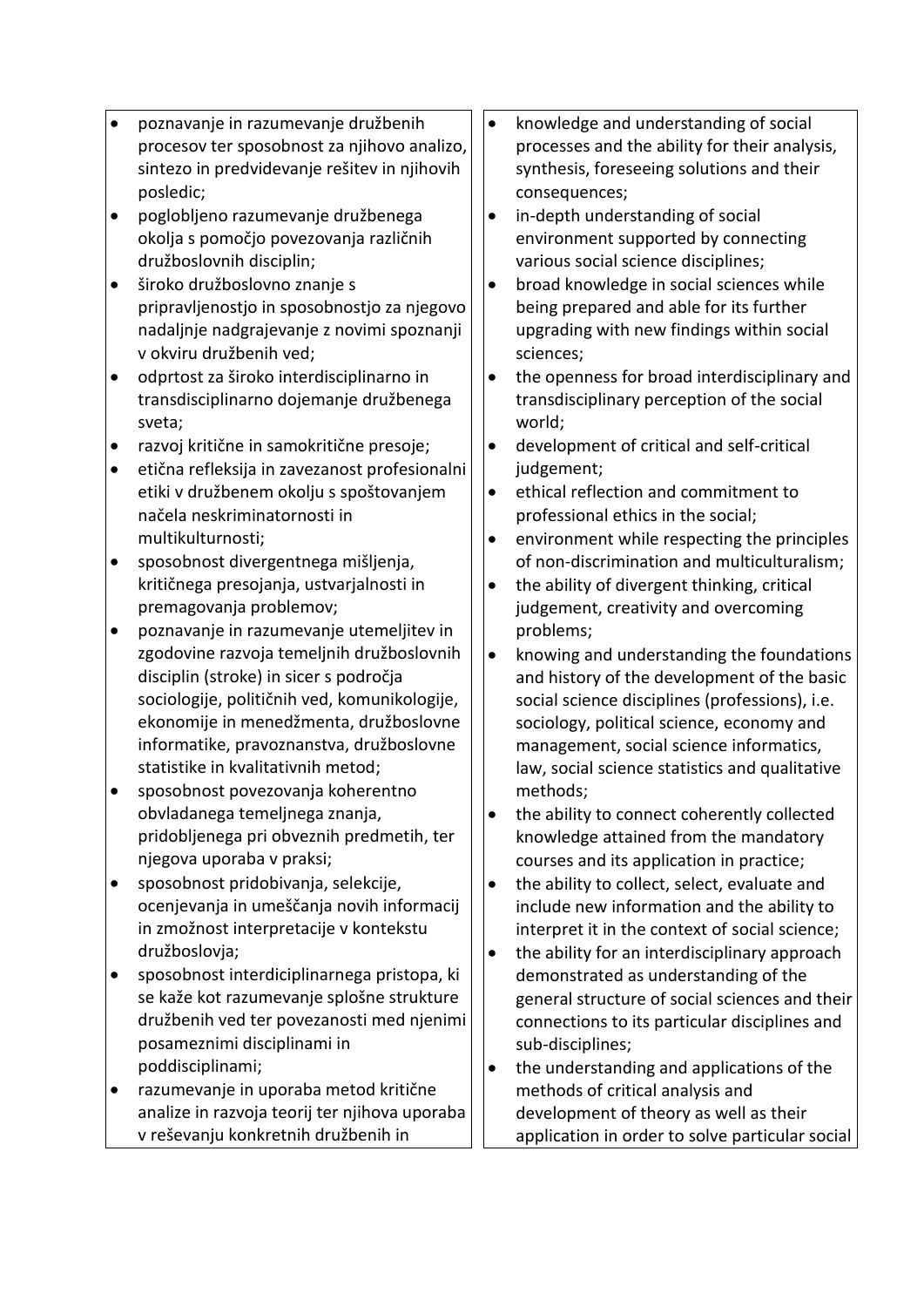|           | delovnih problemov;                        |           | and work-related issues;                      |
|-----------|--------------------------------------------|-----------|-----------------------------------------------|
| $\bullet$ | razvoj veščin in spretnosti pri uporabi    | $\bullet$ | the development of skills and abilities to    |
|           | znanja na področju družbenih ved s         |           | apply knowledge in the field of social        |
|           | pomočjo reševanja teoretičnih ali          |           | sciences by solving theoretical and empirical |
|           | empiričnih problemov;                      |           | problems;                                     |
| $\bullet$ | razumevanje odnosov med posamezniki,       | $\bullet$ | understanding of the relations between        |
|           | organizacijami in družbenim okoljem,       |           | individuals, organisations and social         |
|           | zmožnost za kompleksno sistemsko           |           | environment, the ability of complex systems   |
|           | gledanje in delovanje;                     |           | thinking and action;                          |
| $\bullet$ | razumevanje odnosov med organizacijo in    | $\bullet$ | understanding the relations between the       |
|           | socialnim okoljem - sistemsko gledanje in  |           | organisation and its social environment -     |
|           | delovanje.                                 |           | systemic perspective on action.               |
|           |                                            |           |                                               |
|           |                                            |           |                                               |
|           | Predvideni študijski rezultati:            |           | <b>Intended learning outcomes:</b>            |
|           | Študent pozna in razume:                   |           | Students knowledge and understanding:         |
|           | ključnih teoretskih pristopov v družbenih  | $\bullet$ | of key theoretical perspectives in social     |
|           | vedah, njihovega pomena, medsebojnih       |           | sciences, their significance, interrelations, |
|           | povezav, temeljnih medsebojnih razlik in   |           | basic differences and similarities between    |
|           | podobnosti;                                |           | them;                                         |
| $\bullet$ | družbeno-kulturnega konteksta razvoja      | $\bullet$ | of the socio-cultural context of the          |
|           | posamičnih teorij in njihovo umeščanje v   |           | development of particular theories and their  |
|           | določeno obdobje;                          |           | placement into a certain period;              |
| $\bullet$ | sodobne relevantnosti enih in preseženosti | $\bullet$ | of the contemporary relevance of some and     |
|           | nekaterih drugih vidikov klasične družbene |           | the obsoleteness of some other aspects of     |
|           | teorije;                                   |           | classical social theory;                      |
| $\bullet$ | obravnavanja empiričnih družbenih          | $\bullet$ | of considering empirical social phenomena     |
|           | pojavov in presojanja družbenih praks z    |           | and judging social practices from different   |
|           | različnih zornih kotov, tako da pri tem    |           | perspectives by taking various social         |
|           | upošteva različne družbene teorije;        |           | theories into account;                        |
|           | temeljnih paradigmatskih delitev v         | ٠         | of the basic paradigmatic divisions in        |
|           | sociologiji, možnosti njihovega            |           | sociology, the potentials to overcome them    |
|           | premoščanja in omejitve teh možnosti;      |           | and the limits of these potentials;           |
| $\bullet$ | pomen internacionalizacije in              | $\bullet$ | the significance of internationalisation and  |
|           | dezideologizacije družbenih ved.           |           | de-ideologisation of social sciences.         |
|           |                                            |           |                                               |
|           |                                            |           |                                               |
|           |                                            |           |                                               |
|           |                                            |           |                                               |
|           |                                            |           |                                               |
|           |                                            |           |                                               |
|           |                                            |           |                                               |
|           |                                            |           |                                               |

**Metode poučevanja in učenja: Learning and teaching methods:**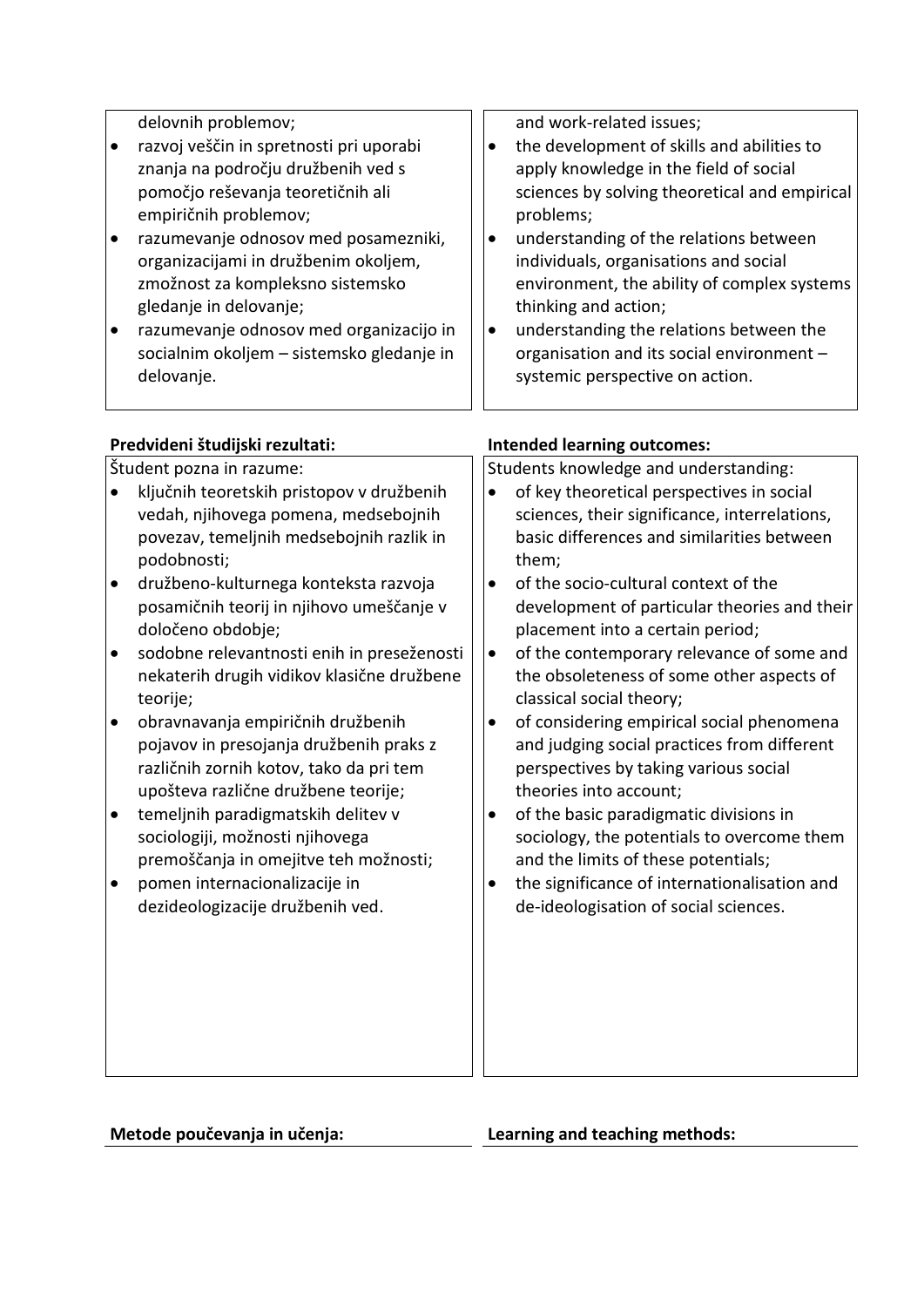| Predavanja z aktivno udeležbo študentov<br>(razlaga, diskusija, vprašanja, primeri,<br>reševanje problemov);<br>Vaje na seminarski način (refleksija<br>$\bullet$<br>prebranih besedil in lastnih izkušenj,<br>timsko delo, metode kritičnega mišljenja, |                                                             | $\bullet$<br>٠ | Lectures with active participations by the<br>students (explanation, discussion,<br>questions, cases, problems solving);<br>Seminars (reflections of the read texts and<br>own experience, team work, methods of<br>critical thinking, discussions, reporting |                                                                                                                                                            |                                           |  |
|----------------------------------------------------------------------------------------------------------------------------------------------------------------------------------------------------------------------------------------------------------|-------------------------------------------------------------|----------------|---------------------------------------------------------------------------------------------------------------------------------------------------------------------------------------------------------------------------------------------------------------|------------------------------------------------------------------------------------------------------------------------------------------------------------|-------------------------------------------|--|
| diskusija, sporočanje povratne informacije,<br>socialne igre);<br>Vaje, ki temeljijo na izkušenjskem,<br>sodelovalnem in problemskem učenju                                                                                                              |                                                             | ٠              | feedback information, social games);<br>Seminars based on experience based<br>learning, participation in problem learning<br>(independent study, discussion, explanation,                                                                                     |                                                                                                                                                            |                                           |  |
| (samostojno učenje, diskusija, razlaga,<br>opazovanje, timsko delo, študija primera,<br>metode kritičnega branja in pisanja,<br>evalvacija, samoocenjevanje);                                                                                            |                                                             | ٠              |                                                                                                                                                                                                                                                               | observation, team work, case study,<br>methods of critical reading and writing,<br>evaluation, self-evaluation);<br>Individual and/or groups consultations |                                           |  |
| Individualne in/ali skupinske konzultacije<br>$\bullet$<br>(diskusija, dodatna razlaga, obravnava                                                                                                                                                        |                                                             |                |                                                                                                                                                                                                                                                               | (discussion, additional explanation, dealing<br>with specific issues);                                                                                     |                                           |  |
| $\bullet$                                                                                                                                                                                                                                                | specifičnih vprašanj);<br>Možnost oblikovanje portfolija in |                | $\bullet$                                                                                                                                                                                                                                                     | Possibility of portfolio formation and<br>independent study (motivating, guiding,                                                                          |                                           |  |
| samostojen študij (motiviranje, usmerjanje,<br>samoopazovanje, samouravnavanje,<br>refleksija).                                                                                                                                                          |                                                             |                |                                                                                                                                                                                                                                                               | self-observing, self-tuning, reflection).                                                                                                                  |                                           |  |
| Delež (v %) /                                                                                                                                                                                                                                            |                                                             |                |                                                                                                                                                                                                                                                               |                                                                                                                                                            |                                           |  |
| Načini ocenjevanja:                                                                                                                                                                                                                                      |                                                             | Weight (in %)  |                                                                                                                                                                                                                                                               |                                                                                                                                                            | Assessment:                               |  |
| $\bullet$                                                                                                                                                                                                                                                | Delo v okviru seminarskih vaj in                            |                | 50%                                                                                                                                                                                                                                                           |                                                                                                                                                            | Work within the seminars and<br>$\bullet$ |  |
| individualno (kratki teksti, refleksije,                                                                                                                                                                                                                 |                                                             |                |                                                                                                                                                                                                                                                               | individually (short texts, reflections,                                                                                                                    |                                           |  |
| aktivno sodelovanje)                                                                                                                                                                                                                                     |                                                             |                |                                                                                                                                                                                                                                                               | active participation)                                                                                                                                      |                                           |  |

#### Ustni ali pisni izpit 50 % Oral or written examination

## **Reference nosilca / Lecturer's references:**

- MAKAROVIČ, Matej, ŠUŠTERŠIČ, Janez, RONČEVIĆ, Borut. Is Europe 2020 Set to Fail? : the cultural political economy of the EU grand strategies. *European planning studies*, ISSN 0965- 4313, 2014, vol. 22, iss. 3, str. 610-626.
- GOLOB, Tea, MAKAROVIČ, Matej. The significance of transnational social fields as a source of European identification. *Innovative issues and approaches in social sciences*, ISSN 1855-0541, sep. 2011, vol. 4, no. 3, str. 26-49.
- RONČEVIĆ, Borut, MAKAROVIČ, Matej. Societal steering in theoretical perspective : social becoming as an analytical solution. *Polish Sociological Review*, ISSN 1231-1413, 2011, vol. 176, no. 4, str. 461-472.
- MAKAROVIČ, Matej, RONČEVIĆ, Borut*. Interethnic relations in a systemic context : minorities in media and education in Slovenia*, (Gesellschaftliche transformationen, Bd. 17, Vol. 17). Münster: Lit, 2010. 138 str., ilustr. ISBN 978-3-643-10657-5.
- MAKAROVIČ, Matej*. A failure in handling societal complexity : communist regimes from the*